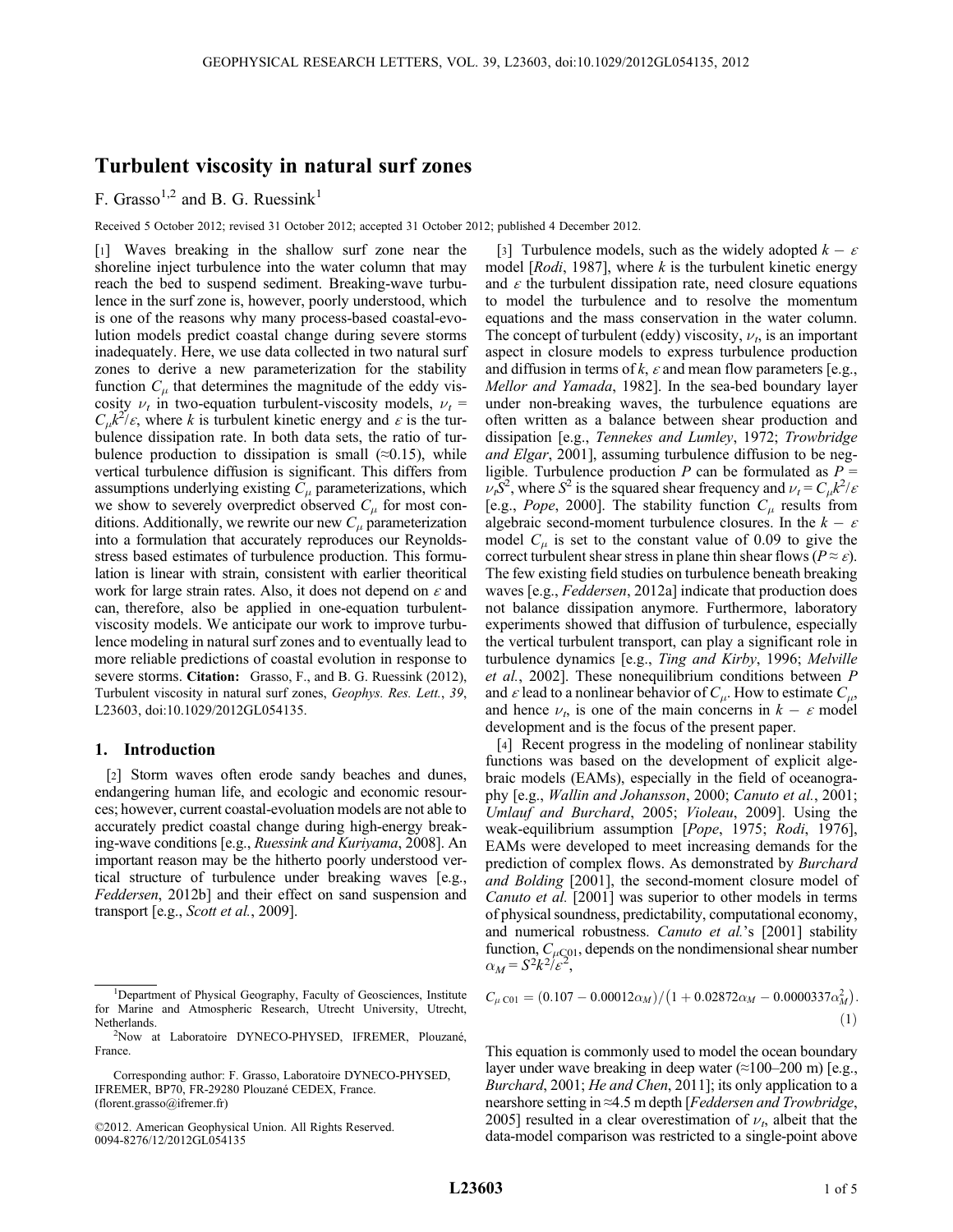the bed. Following Wallin and Johansson [2000], combining their equations (2.2) and (2.3),  $C_\mu$  can also be formulated as a function of  $P/\varepsilon$ ,

$$
C_{\mu \text{ WJ00}} = 6/[10(c_1' + 2.25P/\epsilon)], \qquad (2)
$$

with  $c'_1 = 2.25(c_1 - 1)$  and  $c_1 = 1.8$ . Because  $P/\varepsilon = \alpha_M C_\mu$ ,<br>C, we is as C, so a function of  $\alpha_M$ . In regions of the flow  $C_{\mu \text{ WJ00}}$  is, as  $C_{\mu \text{ CO1}}$ , a function of  $\alpha_M$ . In regions of the flow where  $P/\varepsilon$  is small, the assumption of negligible effects of advection and diffusion may cause  $C_{\mu}$  to be too large, leading to an overestimation of the Reynolds stress and, hence, the shear production [see also *Taulbee*, 1992].

[5] Here, we explore the behavior of  $C_u$  beneath depthlimited, shallow-water breaking waves from two field data set complimentary in wave and current characteristics. Consistent with equations (1) and (2), we find observed  $C_\mu$  to depend on  $\alpha_M$ . Because observed and predicted  $C_\mu$  do not agree in an absolute sense, we propose a new  $C_{\mu}$  parameterization, which results in a  $P$  formulation that varies linearly with S and does not depend on  $\varepsilon$ . We expect our  $C_u$  and P formulations to improve turbulence modeling in natural surf zones and to eventually lead to more reliable predictions of coastal evolution in response to severe storms.

#### 2. Data and Methods

## 2.1. Data Collection

[6] We use data from two recent field experiments. The first data set was collected at Truc Vert beach on the French Atlantic coast [Ruessink, 2010; Sénéchal et al., 2011; Grasso et al., 2012]. An instrumented rig was positioned on an ≈1:40 plane section of the N-S oriented intertidal beach (median grainsize  $D_{50} = 400 \mu m$ ), and was constructed to minimize flow disturbance for cross-shore propagating waves and southward alongshore currents. The rig was equipped with three single-point, sideways oriented, SonTek acoustic Doppler velocimeter ocean (ADVO) probes stacked in a 0.43 m high vertical array with equal distance between ADVO1, 2, and 3 (ADVO number increases upward), all sampling at 10 Hz in one burst of 1460 s each half hour. Each ADVO had a build-in pressure sensor. The second data set was obtained on the 1:70 sloping, E-W oriented, intertidal beach of Ameland, the Netherlands [*Ruessink et al.*, 2012], with  $D_{50} \approx 200 \mu m$ . Now, the ADVOs were downward oriented with the probes stacked in a 0.45 m high vertical array, where the vertical distance between ADV01 and ADVO2 was 0.15 m, and that between ADVO2 and ADVO3 0.30 m. At Ameland, measurements were conducted in bursts of 1740 s each half hour with a sampling frequency of 10 Hz. The ADVO and pressure data during both deployments were processed and quality controlled using a previously used procedure [Ruessink, 2010]. Positive cross-shore  $u$ , alongshore  $v$ , and vertical  $w$  velocity were onshore, southward and eastward at Truc Vert and Ameland, respectively, and upward directed.

[7] Here we focus on a 12-day period from 7 to 19 March 2008 for the Truc Vert experiment, and on a 4-day period from 23 to 27 September 2010 for the Ameland experiment, when all 3 sensors worked well and bed level was accurately known. During these periods, the offshore (in ≈200 m water depth) significant wave height  $H<sub>s0</sub>$  ranged between 2–8 m (0.5–3.5 m) at Truc Vert (Ameland), with significant periods between  $6-14$  s  $(4-8)$ . At the rig, the sea-swell  $(0.04-1)$  Hz  $H_s$  ranged between 0.5–2 m (0.5–1 m) and the water depth h between 1–3.5 m (1–2 m). The local  $H_s$  were depth-modulated, representative of a depth-limited surf zone; the relative wave height  $H_s/h$ , which can be used as a proxy of breaking intensity [e.g., Ruessink, 1998], varied between 0.4–0.6 (0.4–0.55). Waves were observed to break by both plunging and spilling, and were mostly shore-normally incident due to refraction over the seaward morphology. The burst-averaged cross-shore  $\overline{u}$  and alongshore  $\overline{v}$  velocities reached maximum values of  $-0.43$  ( $-0.23$ ) and  $-1.13$  m/s ( $\pm 0.48$  m/s), respectively. The ADVO elevations above the bed, z, ranged between  $0.16-1.18$  m  $(0.3-0.82$  m). Except during the most energetic conditions, bed forms at the Truc Vert rig were ubiquitous [Ruessink, 2010; Sénéchal et al., 2011], including wave-driven vortex ripples (height  $\eta \approx 0.15$  m, length  $\lambda \approx$ 0.5 m) and 0.4 m deep pits related to megaripples. In contrast, in the Ameland data set, the sea bed was essentially flat throughout the selected period.

## 2.2. Methodology

[8] From our observations, we estimated  $C_\mu$  as

$$
C_{\mu \exp} = P_{Re} \varepsilon / (S^2 k^2), \tag{3}
$$

where  $P_{Re} = \left[ -\overline{u'w'} \partial_z \overline{u} - \overline{v'w'} \partial_z \overline{v} \right], S^2 = \left[ \left( \partial_z \overline{u} \right)^2 + \left( \partial_z \overline{v} \right)^2 \right],$ and  $k = 0.5 \left[ \overline{(u')^2} + \overline{(v')^2} + \overline{(w')^2} \right]$ . For ADVO1,  $P_{Re}$  and S were based on vertical gradients between ADVO1 and 2; for ADVO2, between ADVO1 and 3; and for ADVO3, between ADVO2 and ADVO3. The turbulence fluctuations  $u'$ ,  $v'$ , and w', and hence k and the shear (Reynolds) stresses  $\overline{u'w'}$  and  $\overline{v'w'}$ , were estimated using the two-sensor differencing-filtering technique of Feddersen and Williams [2007]. Turbulence estimates at ADVO1 used adaptive-filtered velocities from ADVO3, whereas ADVO2 and ADVO3 used adaptive-filtered velocities from ADVO1. Following heuristic guidelines in Feddersen and Williams [2007], we discarded u', v', and w' estimates when the co-spectra of  $\overline{u'w'}$  and  $\overline{v'w'}$ showed considerable wave bias [see also Ruessink, 2010]. Many bursts did not pass this quality control, especially at ADVO3. From the initial 577 (193) bursts collected at Truc Vert (Ameland), we retained  $n_{TV1} = 25$ ,  $n_{TV2} = 57$ ,  $n_{TV3} = 12$  $(n_{A1} = 18, n_{A2} = 47, n_{A3} = 27)$  good data bursts at ADVO1, 2 and 3, respectively. Because  $u'$ ,  $v'$ , and  $w'$  can be biased high by instrument noise [e.g., Hurther and Lemmin, 2001; Scott et al., 2005], the magnitude of the Doppler noise variance was estimated from the high-frequency (3–5 Hz) portion of the  $u$ ,  $v$  and  $w$  spectra. In the estimation of  $k$ , these noise variances were subtracted from the cross-shore, alongshore, and vertical turbulence variances, which reduced k by  $\approx 10-$ 15%. For each burst that passed the wave-bias quality control,  $\varepsilon$  was estimated [Gerbi et al., 2009] from the 1.5–3 Hz [Ruessink, 2010] frequency range in the cross-shore velocity spectra for Truc Vert and from the vertical velocity spectra for Ameland. All  $\varepsilon$  estimates passed the quality control measures proposed by *Feddersen* [2010]. We note that in the application of equation (3), k and  $\varepsilon$  were taken as the mean of the values at ADVO1 and 2, and at ADVO2 and 3,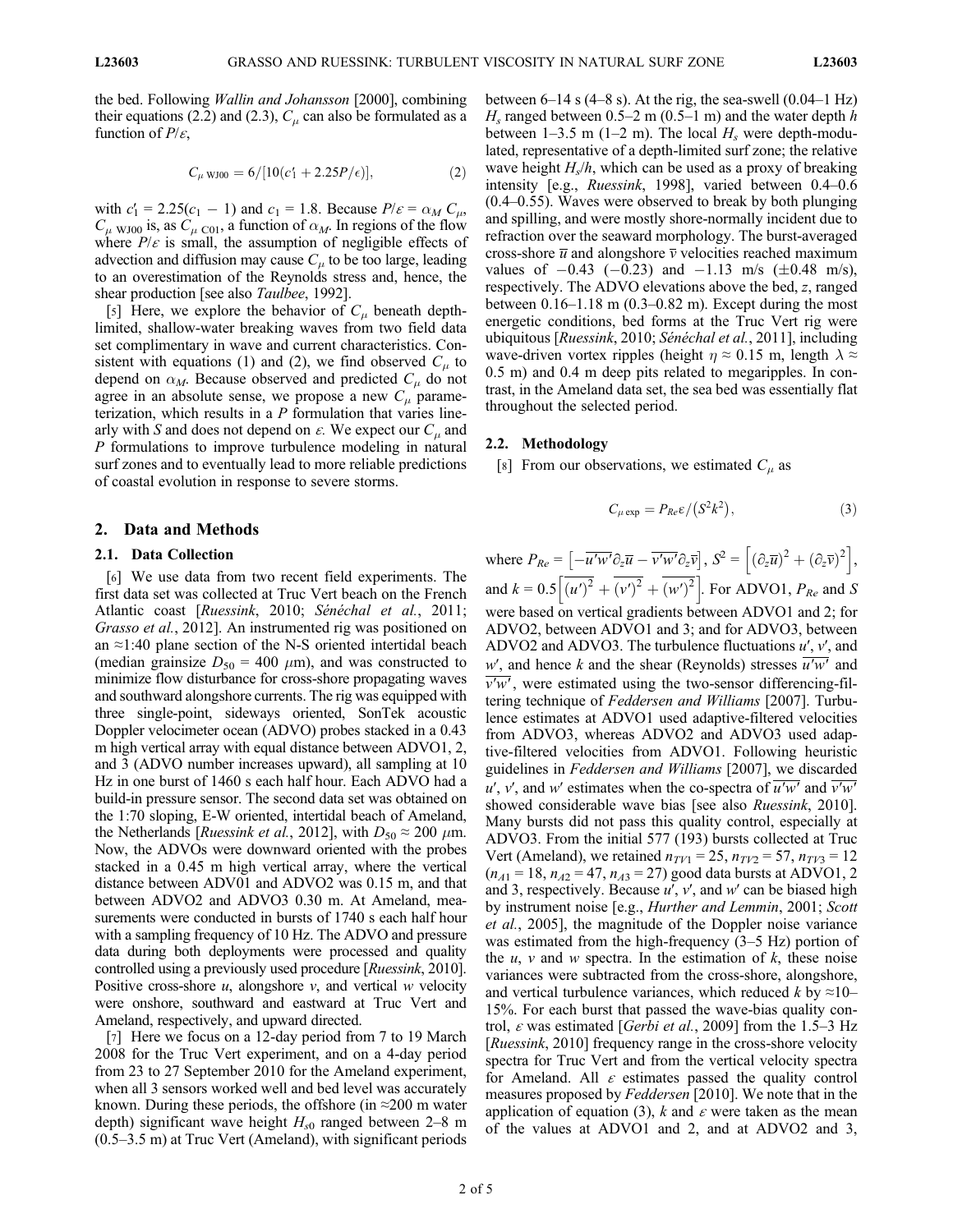

Figure 1. Vertical structures of (a) turbulent kinetic energy k, (b) turbulent dissipation rate  $\varepsilon$ , (c) Reynolds-stress turbulent production  $P_{Re}$ , (d) vertical turbulent transport  $T_V$ , and (e) vertical turbulent fluxes  $\overline{k'w'}$ . Profiles represent the mean values at ADVO1, 2 and 3 with regard to the relative position in the water column  $z/h(z/h = 0$  at the sea bed,  $z/h = 1$  at the sea surface, and the wave-trough level is at  $z/h \approx 0.7$ ). To have coherent vertical structures, only simultaneous good data bursts at the three ADVOs were selected, leading to  $n_{TV}$  = 10 and  $n_A$  = 8 profiles for Truc Vert (open circles) and Ameland (solid triangles) experiments, respectively. As  $P_{Re}$  and  $T_V$  were based on vertical gradients, the three vertical estimates were computed between ADV0 1–2, 1–3 and 2–3, explaining the different relative position  $z/h$  in Figures 1c and 1d compared to Figures 1a, 1b, and 1e. Vertical and horizontal brackets represent 95% confidence intervals.

respectively, to yield  $C_{\mu \text{ exp}}$  estimates at the same vertical location as for the gradient estimates in  $P$ ,  $P_{Re}$ , and S.

### 3. Results and Discussion

[9] Before we compare  $C_{\mu \text{ exp}}$  to  $C_{\mu}$  estimates using equations (1) and (2), we first examine the vertical structure of k,  $\varepsilon$ ,  $P_{Re}$ , the vertical turbulence flux  $\overline{k'w'}$ , and its vertical gradient, the vertical turbulent transport  $T_V = \partial_z k'w'$  (Figure 1). Here,  $k'$  refers to the instantaneous turbulent kinetic energy.  $T_V$  provides an estimate of turbulent diffusion  $D, D = T_V +$  $P_V + D_v$ ; we cannot estimate the pressure turbulent transport  $P_V$  from our data and the molecular diffusion  $D<sub>v</sub>$  is negligible for high Reynolds numbers. As can be seen in Figure 1a, the vertical structure of  $k$  was similar for both experiments, with  $k$ increasing to the sea bed and to the sea surface. This signifies the importance of both bed-generated and breaking-induced, surface-injected turbulence. The magnitude of  $k$  was much lower in the Ameland data,  $k_A \approx 0.55$   $k_{TV}$ . This difference in magnitude is even more pronounced for  $\varepsilon (\varepsilon_A \approx 0.15 \varepsilon_{TV})$ , with again the vertical structure about the same. The vertical structure of  $P_{Re}$  differed markedly in both data sets, with  $P_{Re}$ increasing toward the sea surface at Truc Vert and to the sea bed at Ameland, respectively (Figure 1c). In the Truc Vert data the production was mainly generated by shear in the crossshore mean flow ( $P_u \approx 2.6 P_v$ , with  $P_u$  and  $P_v$  the cross-shore and alongshore components of production, respectively), even though  $|\overline{v}|$  reached 1 m/s; in contrast, the production in the Ameland data was mainly alongshore generated  $(P_u \approx 2.1 P_v)$ . Why the two data sets differ in this way is not fully understood; it might be related to the different bed form characteristics or horizontal flow patterns (the bathymetry at Truc Vert was strongly alongshore variable [*Almar et al.*, 2010] with associated meandering and rip-current flows [MacMahan et al., 2010]; the local Ameland bathymetry was much more uniform). It can easily be deduced from Figures 1b and 1c that  $P_{Re}$  did not balance  $\varepsilon$ ,  $P_{Re} \approx 0.14 \varepsilon$ , in both data sets. Intriguingly, estimates of vertical turbulent transport were substantial in both data sets (Figure 1d), on average even larger than the production. Positive  $T_V$  corresponds to a source of turbulence

balancing turbulence dissipation. Consequently, we clearly see that diffusion was a significant actor in the turbulence dynamics in our shallow-water surf zones. Looking at the vertical turbulent fluxes in Figure 1e, negative  $\overline{k'w'}$  at ADVO2 and3 represent downward fluxes induced by wave-breaking turbulence at the sea surface, whereas positive  $\overline{k'w'}$  at ADVO1 represent upward fluxes induced by bed-boundary-layer turbulence at the sea bed. Note that  $k'w'$  was larger at Truc Vert's ADVO1, potentially related to large bed forms present at Truc Vert.

[10] Figure 2 shows  $C_{\mu}$  exp versus  $\alpha_M$  exp, together with  $C_{\mu}$  = 0.09 and the  $C_{\mu}$  estimated from equations (1) and (2).  $C_{\mu}$  w<sub>J00</sub> has to be estimated iteratively; we started with an initial value of 0.09 and found C, we to change less than initial value of 0.09 and found  $C_{\mu}$  <sub>WJ00</sub> to change less than 1% within 30 iterations. It is obvious from Figure 2 that all 1% within 30 iterations. It is obvious from Figure 2 that all three approaches overestimated the experimental results for almost the entire  $\alpha_{M \text{ exp}}$  range, likely caused by the assumed negligible importance of turbulence diffusion [Taulbee,



Figure 2. Stability function  $C_\mu$  versus nondimensional shear number  $\alpha_M$  for Truc Vert (open circles) and Ameland (solid triangles) experiments,  $C_{\mu} = 0.09$  (dotted),  $C_{\mu}$  wJ00 (dash-dotted),  $C_{\mu \text{CO1}}$  (dashed), and the empirical formula derived from the experiments  $C_{\mu \text{ emp}}$  (solid).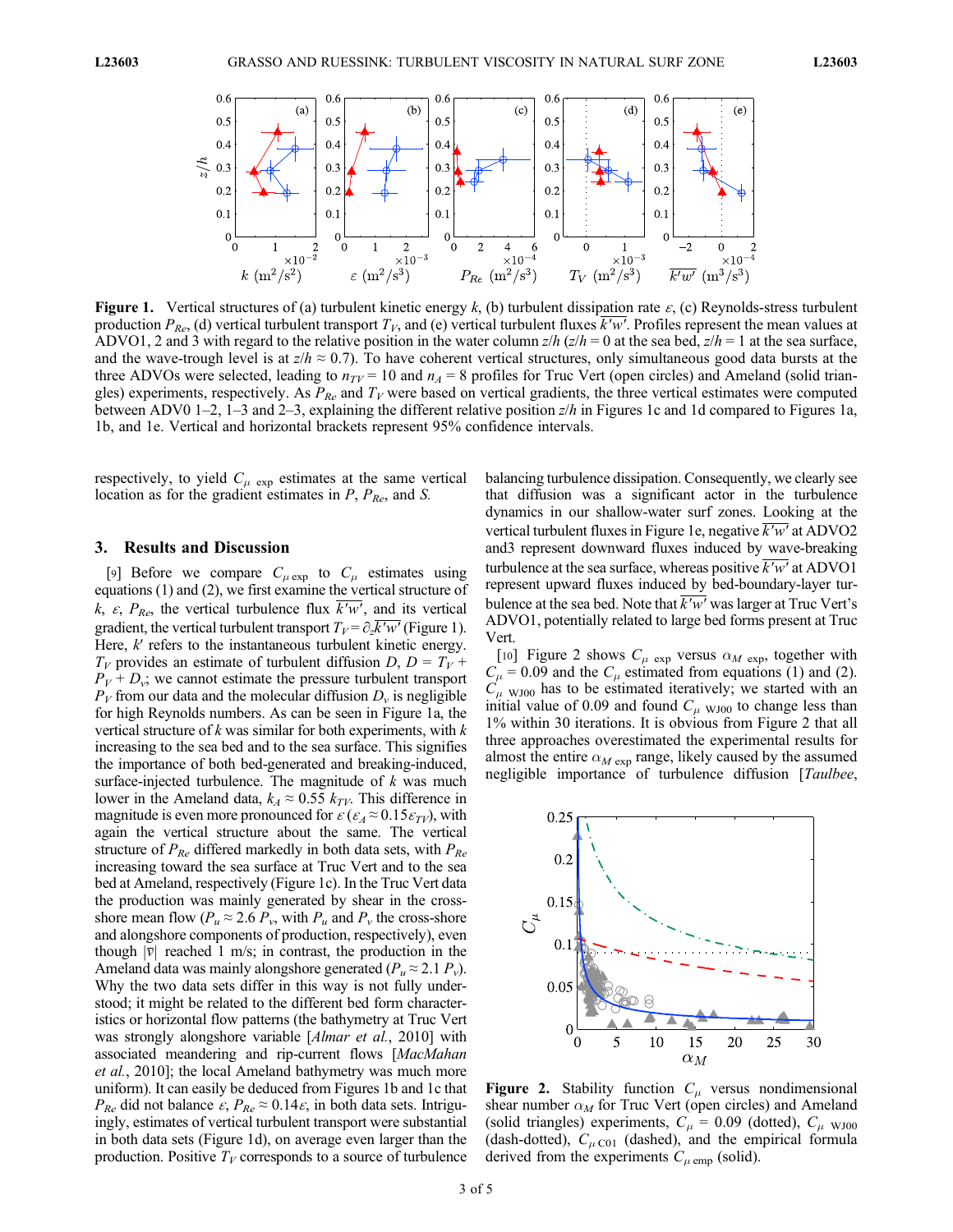Table 1. Coefficients  $a$  and  $b$  With 95% Confidence Interval in the Best-Fit  $C_{\mu \text{ emp}} = a\alpha_M^b$ , Correlation Coefficient Squared  $r^2$  and  $C$ Root-Mean-Square Error  $e_{rms}$  Between  $C_{\mu \text{ emp}}$  and  $C_{\mu \text{ exp}}$ 

|                  | Truc Vert         | Ameland           | Truc Vert + Ameland |
|------------------|-------------------|-------------------|---------------------|
| a                | $0.071 \pm 0.005$ | $0.050 \pm 0.011$ | $0.069 \pm 0.006$   |
| $\boldsymbol{b}$ | $-0.40 \pm 0.07$  | $-0.54 \pm 0.10$  | $-0.56 \pm 0.06$    |
| $r^2$            | 0.69              | 0.80              | 0.65                |
| $e_{rms}$        | 0.011             | 0.026             | 0.031               |

1992; Wallin and Johansson, 2000] and contrasting with our observations (Figure 1). Intriguingly,  $C_{\mu}$  <sub>WJ00</sub> followed the same tendency as the observations. In absolute sense,  $C_{\mu \text{CO1}}$ agreed best with the observations, especially at  $\alpha_M$  exp < 2; for larger  $\alpha_M$  exp,  $C_\mu$  co<sub>1</sub> overestimated  $C_\mu$  exp by a factor of 3 to 5. This is consistent with *Feddersen and Trowbridge's* [2005] observation that  $C_{\mu \text{CO1}}$  leads to an overestimated  $\nu_t$ . The dependence of  $C_{\mu \exp}$  on  $\alpha_M$  in both data sets is similar and suggests a parameterization in the form of  $C_{\mu}$  emp =  $a\alpha_M^b$ , with a and b empirical coefficients. A least-square fit with the with  $a$  and  $b$  empirical coefficients. A least-square fit with the data from the two data sets combined results in,

$$
C_{\mu} = 0.069 \alpha_M^{-0.56},\tag{4}
$$

with a 95% confidence range of 0.012 for a and of 0.12 for b, see Figure 2. The correlation coefficient squared  $r^2$  of the fit amounted to 0.65 and the root-mean-square difference  $e_{rms}$ between  $C_{\mu}$  exp and the fit (4) to 0.031. Values for a, b,  $r^2$  and  $e_{rms}$  for the Truc Vert and Ameland data sets independently are similar (Table 1), which is reassuring given the different turbulence dynamics deduced from Figure 1.

[11] Uncertainties in our turbulence estimates may effect  $C_{\mu \text{ exp}}$ , and hence the coefficients in equation (4). Based on laboratory experiments with regular waves and with repeated sets of random waves, Scott et al. [2005] demonstrated that the differencing method might bias high  $k$  by some 26%, when compared to results from a potentially more accurate ensemble-averaging technique [Svendsen, 1987]. If we lower our k as  $k_{\text{cor}} = \gamma k$ , with  $\gamma = 1/1.26$  and consider the same correction for the variance of the turbulent velocities, then  $C_{\mu \text{ exp}} = \left(-\overline{u'w'}\partial_z\overline{u} - \overline{v'w'}\partial_z\overline{v}\right) \varepsilon/(S^2k^2)$ <br>would change by a factor  $\gamma/2^2$  as  $C = 1/\gamma C$ . Sim would change by a factor  $\gamma/\gamma^2$ , as  $C_{\mu \text{ cor}} = 1/\gamma C_{\mu \text{ exp}}$ . Similarly  $Q_{\mu} = S^2 k^2/\epsilon^2$  would change into  $Q_{\mu} = \gamma^2 Q_{\mu}$ . This ilarly,  $\alpha_M = S^2 k^2 / \varepsilon^2$  would change into  $\alpha_M$  <sub>cor</sub> =  $\gamma^2 \alpha_M$ . This would lead to  $C_{\mu \text{ emp,cor}} = a_c \alpha_M^{b_c}$  with best-fit values  $a_c = 0.067 \pm 0.005$  and  $b = -0.56 \pm 0.06$ . These coefficients are  $0.067 \pm 0.005$  and  $b_c = -0.56 \pm 0.06$ . These coefficients are almost identical to the ones without correction, implying that even if the magnitude of turbulent velocities may differ between methods, the relation between  $C_{\mu}$  and  $\alpha_M$  remains unaltered.

[12] The best-fit value for b is close to  $-0.5$ , which, as we will demonstrate now, leads to a simplified prediction of the turbulence production. With  $b = -0.5$ ,  $C_{\mu}$  GR =  $a_2 \alpha_M^{-0.5} = a_0 S^2 k^2 / \epsilon^2$  =  $a_2 \epsilon / (Sk)$  Accordingly  $\nu_{\mu}$  GR =  $C_{\mu} \alpha k^2 / \epsilon$  =  $a_2(S^2k^2/\varepsilon^2)^{-0.5} = a_2\varepsilon/(Sk)$ . Accordingly,  $\nu_t$  GR  $= C_\mu$  GR $k^2/\varepsilon = a_2k/S$  implying that  $P = \nu_s S^2$  becomes  $a_2k/S$ , implying that  $P = \nu_t S^2$  becomes

$$
P_{\rm GR} = a_2 k \, S. \tag{5}
$$

With the best-fit  $a_2 = 0.083 \pm 0.003$ , we indeed obtain high skill (Figure 3), with  $r^2 = 0.94$  and  $e_{rms} = 4 \times 10^{-5} (m^2/s^3)$ . We note that this skill was obtained although the turbulent kinetic energy and Reynolds stresses were substantially less

well related, with  $r^2 = 0.55$  and 0.52 for  $(k, \overline{u'w'})$  and  $(k, \overline{v'w'})$ , respectively. Figure 3 also demonstrates that the production estimated with the stability function of *Canuto et al.* [2001] overestimated observed  $P_{\text{Re}}$  by a factor of 3. Interestingly, equation (5) is consistent with the model of Guimet and Laurence [2002], based on a turbulent production source term that is linear with respect to strain, applied to impinging flows for which the standard model is well known to overestimate the production of kinetic energy. However, we are not aware of other field measurements attesting this behavior in natural surf zones. Finally, equation (5) does not depend on  $\varepsilon$  and can thus be used in one-equation turbulent-viscosity models as well.

### 4. Conclusions

[13] Here, we used two field data sets to derive a new parameterization of the stability function  $C_\mu$  (i.e., equation (4)) in two-equation turbulence-viscosity models. The parameterization is applicable to natural surf zone conditions, which are characterized by low ratios of production to dissipation ratio (here,  $\approx 0.15$ ) and significant vertical turbulence diffusion. Consistent with earlier work, we find  $C_\mu$  to depend on the nondimensional shear frequency but our observed  $C_{\mu}$  are substantially lower (factor 2–5) than those predicted with existing parameterizations as these assume turbulence diffusion to be negligible. Our new  $C_{\mu}$  parameterization can also be rewritten into an expression that accurately ( $r^2 = 0.94$ ) reproduced Reynolds-stress based observations of shear production (i.e., equation (5)). This expression does not contain the turbulence dissipation rate and is thus also applicable in oneequation turbulent-viscosity models. We anticipate our work to improve turbulence modeling in natural surf zones and to eventually lead to more reliable predictions of coastal evolution in response to severe storms.



Figure 3. Turbulent production estimated with the stability function of *Canuto et al.* [2001] ( $P_{C01}$ , dots) and estimated by the formula proposed in this study  $(P_{GR}, \text{circles})$  versus the Reynolds-stress turbulent production  $(P_{Re})$  for Truc Vert and Ameland experiments. The solid line is the line of equality. Here,  $P_{GR} = 0.083 k S$  with skill  $r^2 = 0.94$  and  $e_{rms} = 4 \times 10^{-5}$  $10^{-5}$  m<sup>2</sup>/s<sup>3</sup>.